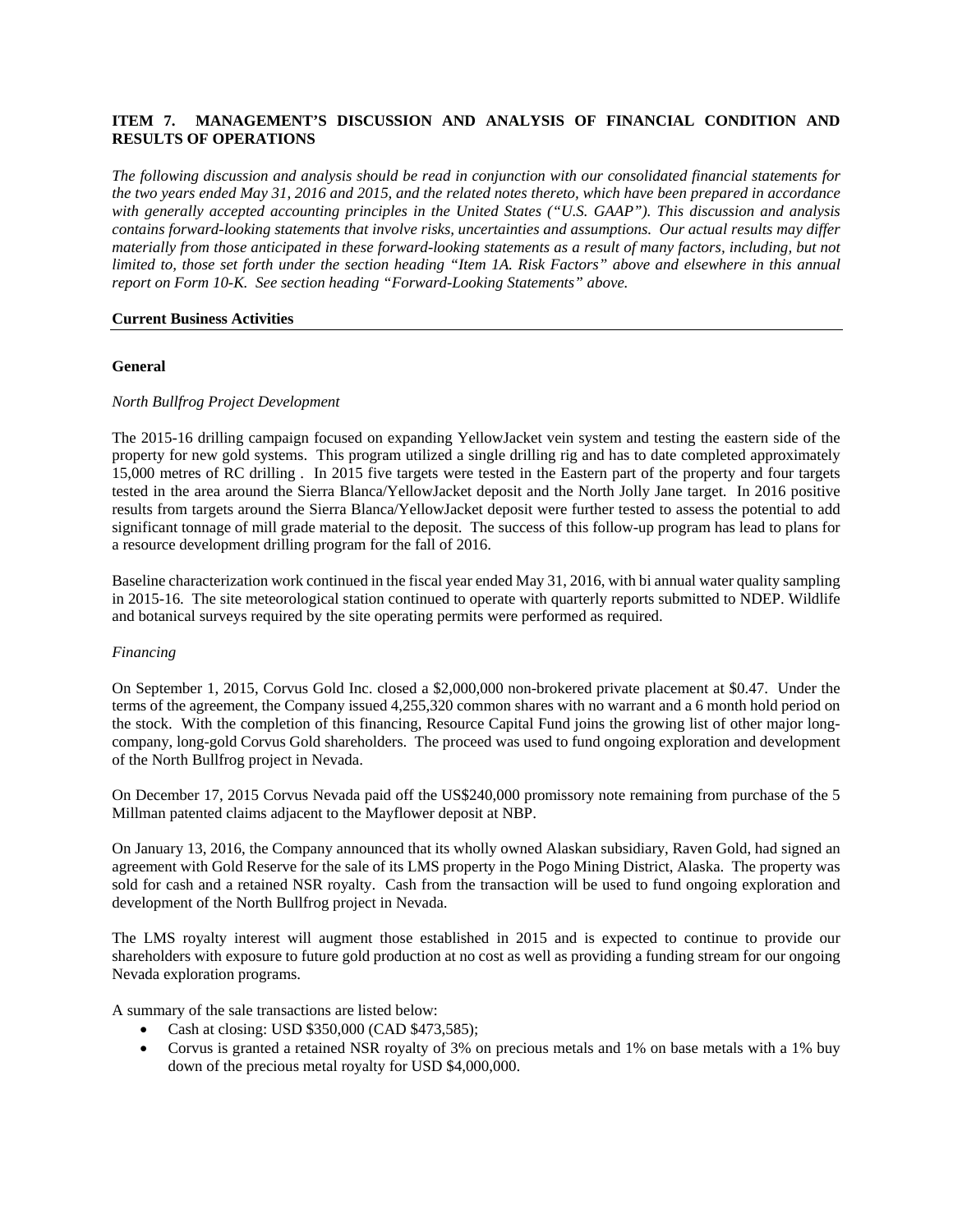On March 11, 2016, the Company announced the closing of a \$3,430,000 non-brokered private placement at \$0.70 per share. Under the terms of the agreement, the Company issued 4,900,000 common shares. The participants in the private placement include Tocqueville Gold Fund and AngloGold Ashanti (U.S.A.) Exploration, Inc. The proceeds will be used to fund our ongoing Nevada exploration programs.

On April 5, 2016, the Company announced that its wholly owned Alaskan subsidiary, Raven Gold, had signed an agreement with Millrock for the sale of its Chisna property in Alaska. The property was sold for cash and a retained NSR royalty. Cash from the transaction will be used to fund ongoing exploration and development of the North Bullfrog project in Nevada.

A summary of the sale transactions are listed below:

- Cash at closing: US \$25,000 (CAD \$25,728);
- Corvus is granted a retained NSR royalty of 1% on precious metals and 1% on base metals.

## **2017 Outlook**

During 2016-2017, the Company will focus on exploration and resource development drilling at NBP to test and assess new structural targets around Sierra Blanca/YellowJacket deposit as well as follow-up drilling of the Cat Hill and North Jolly Jane targets. The Company also plans to continue the collection of baseline environmental data in its water quality sampling, waste geochemistry and meteorological programs.

## **Results of Operations**

# **Year ended May 31, 2016 Compared to Year ended May 31, 2015**

For the year ended May 31, 2016 the Company had a net loss of \$7,434,215 compared to a net loss of \$10,577,487 in the prior year. Included in net loss was \$825,921 (2015 - \$1,485,695) in stock-based compensation charges which was a result of stock options granted during the year and previously granted stock options which vested during the year. Stock-based compensation in the current year comprised of stock options granted on August 16, 2013, September 8, 2014, January 23, 2015, May 1, 2015, September 9, 2015 and November 13, 2015 which vested during the year. The prior year had stock-based compensation arising from stock options granted on September 19, 2012, August 16, 2013, September 8, 2014, October 29, 2014, January 23, 2015 and May 1, 2015 with vesting during the prior year. The decrease in loss of \$3,143,272 in the current year was due to a combination of factors discussed below.

The primary factor for the decrease in the net loss was the exploration expenditures of \$2,856,345 incurred in the current year compared to \$5,640,920 in the prior year. The exploration activities of the Company decreased mainly due to less funding being available in the current year compared with the prior year and a decrease in stock-based compensation charges of \$18,468 in the current year compared to \$36,820 in the prior year.

Consulting fees decreased to \$712,943 (2015 - \$827,163) mainly due to decreased stock-based compensation charges of \$415,360 during the current year compared to \$570,913 in the prior year. This was offset by an increase in consulting fees of \$41,333 mainly due to increase in directors' fees as monthly fees were adjusted in January of 2015 mainly due to the Company's registration of its securities in the United States.

Insurance expenses increased to \$122,691 (2015 - \$92,207) mainly due to increased insurance coverage incurred during the current year as a result of the increase in Company's directors and officers liability insurance premium due to the Company's registration of its securities in the United States.

Investor relations expenses decreased to \$738,931 (2015- \$930,260) due to decreased stock-based compensation charges of \$96,309 during the current year compared to \$208,336 in the prior year and a decrease of \$79,302 in investor relations-related travel, and advertising and marketing during the current year. Travel expenses decreased to \$123,621 (2015 - \$195,016) due to less attendance at tradeshows, conferences and directors' travels in the current year compared to the prior year. These were as a result of the Company's efforts to decrease costs until the Company secures additional financing.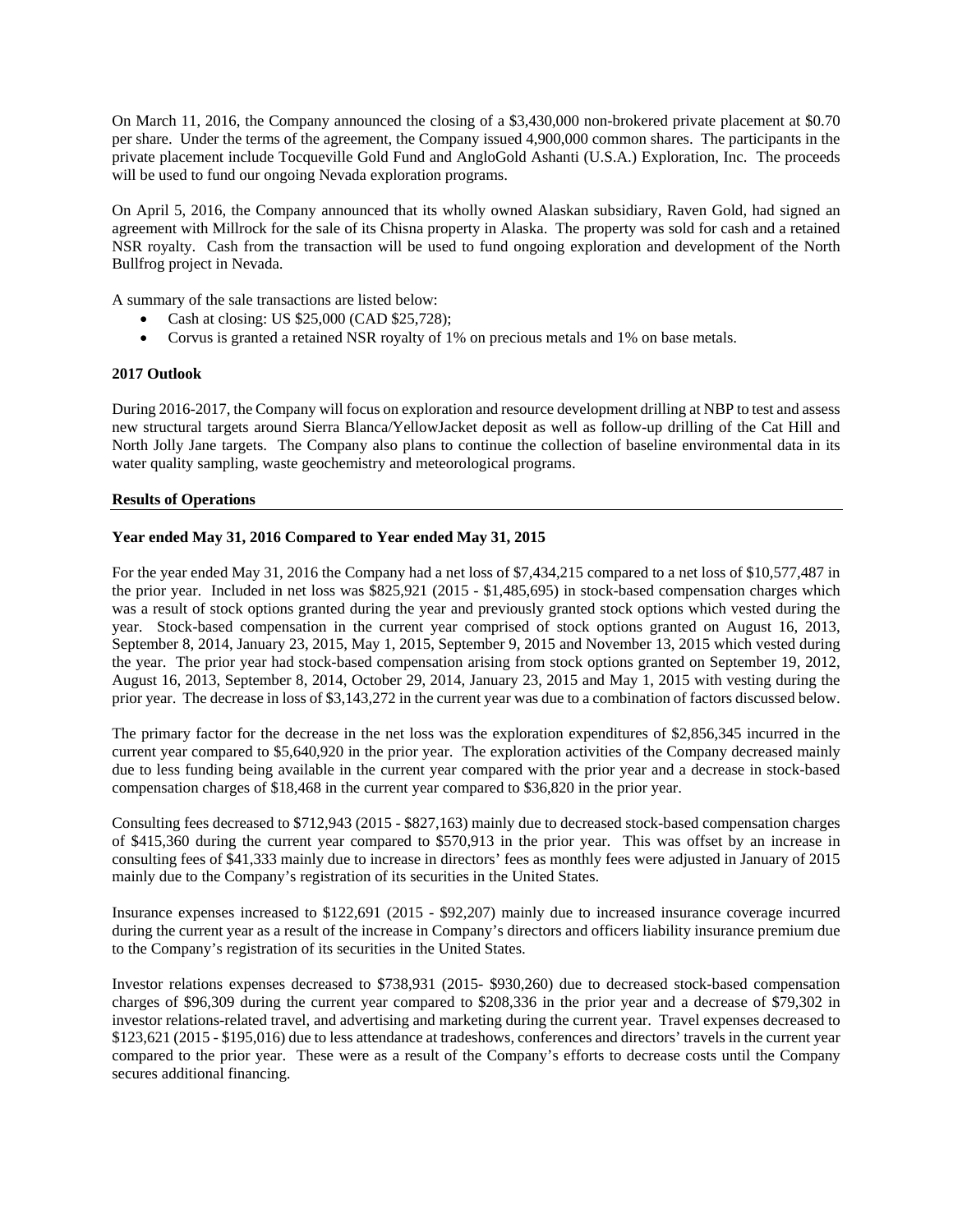Professional fees decreased to \$320,979 (2015 - \$505,239) due to decreased stock-based compensation charges of \$16,678 during the current year compared to \$48,841 in the prior year and a decrease of \$152,097 in legal and accounting fees in the current year compared to the prior year as a result of the Company registering its securities in the United States and termination payment of \$73,830 to a former consultant in the prior year.

Regulatory expenses decreased to \$92,941 (2015 - \$154,996) due to more filing and listing fees incurred in the prior year. These expenses decreased as a result of the Company's registration of its securities in the United States combined with the Company's additional listing fee related to share compensation paid to the TSX in the prior year.

Rent expenses increased to \$117,471 (2015 – \$96,564) due to increase in rental rate charges combined with a decrease in rent recovery during the current year compared to the prior year.

Wages and benefits decreased to \$1,744,818 (2015 - \$1,904,767). While stock-based compensation charges of \$279,106 during the current year was less than the \$620,785 in the prior year, this decrease was offset by an increase of \$181,730 in wages and benefits in the current year mainly as a result of adjustment in wages of certain senior executive officers and the severance pay to the former President.

Other expense categories that reflected only moderate change year over year were administration expenses of \$7,988 (2015 - \$13,225), depreciation expenses of \$27,100 (2015 - \$28,191) and office expenses of \$138,882 (2015 - \$148,063).

Other items amounted to a loss of \$429,505 compared to a loss of \$40,876 in the prior year. There was a gain on sale of the Company's interest in the West Pogo property of \$25,728 in the current year compared to \$nil in the prior year, a gain on sale of the Company's interest in the LMS property of \$66,669 in the current year compared to \$nil in the prior year, a write-off of the Company's interest in the Chisna property of \$677,695 in the current year compared to \$nil in the prior year, and a loss on sale of marketable securities of \$nil in the current year compared to \$125,166 in the prior year. There was an increase in foreign exchange to a gain of \$139,394 (2015 –\$62,175), which was the result of factors outside of the Company's control and a decrease in interest income of \$16,399 (2015 - \$22,115) as a result of less investment in cashable GIC's during the current year.

# **Three months ended May 31, 2016 Compared to Three months ended May 31, 2015**

For the three months ended May 31, 2016, the Company had a net loss of \$1,453,085 compared to a net loss of \$2,376,192 in the comparative period of the prior year. Included in net loss was \$186,571 (2015 - \$340,222) in stockbased compensation charges which is a result of stock options granted during the period and previously granted stock options which vested during the period. Stock-based compensation in the current period comprised of stock options granted on September 8, 2014, May 1, 2015, September 9, 2015 and November 13, 2015 which vested during the period. The prior period comparative had stock-based compensation arising from stock options granted on August 16, 2013, September 8, 2014, October 29, 2014, January 23, 2015 and May 1, 2015 with vesting during the comparative period of the prior year. The decrease in loss of \$923,107 in the three month period of the current year was due to a combination of factors discussed below.

Exploration expenditures of \$556,186 incurred in the current period compared to \$1,200,648 in the comparative period of the prior year. The exploration activities of the Company decreased mainly due to less funding being available in the current period compared with the comparative period of the prior year and a decrease in stock-based compensation charges of \$4,659 in the current period compared to \$6,055 in the prior period.

Consulting fees decreased to \$176,832 (2015 - \$217,597) mainly due to decreased stock-based compensation charges of \$97,832 during the current period compared to \$156,847 in the prior period. This was offset by an increase in consulting fees of \$18,250 mainly due to increase in directors' fees as payment for meeting fees were paid in 2016 Q4 whereas it was paid in 2015 Q2.

Investor relations expenses decreased to \$170,742 (2015 - \$196,998) mainly due to decreased stock-based compensation charges of \$20,688 during the current period compared to \$43,725 in the prior period. Travel expenses decreased to \$44,076 (2015 - \$87,779) due to less attendance at tradeshows, conferences and director travels in the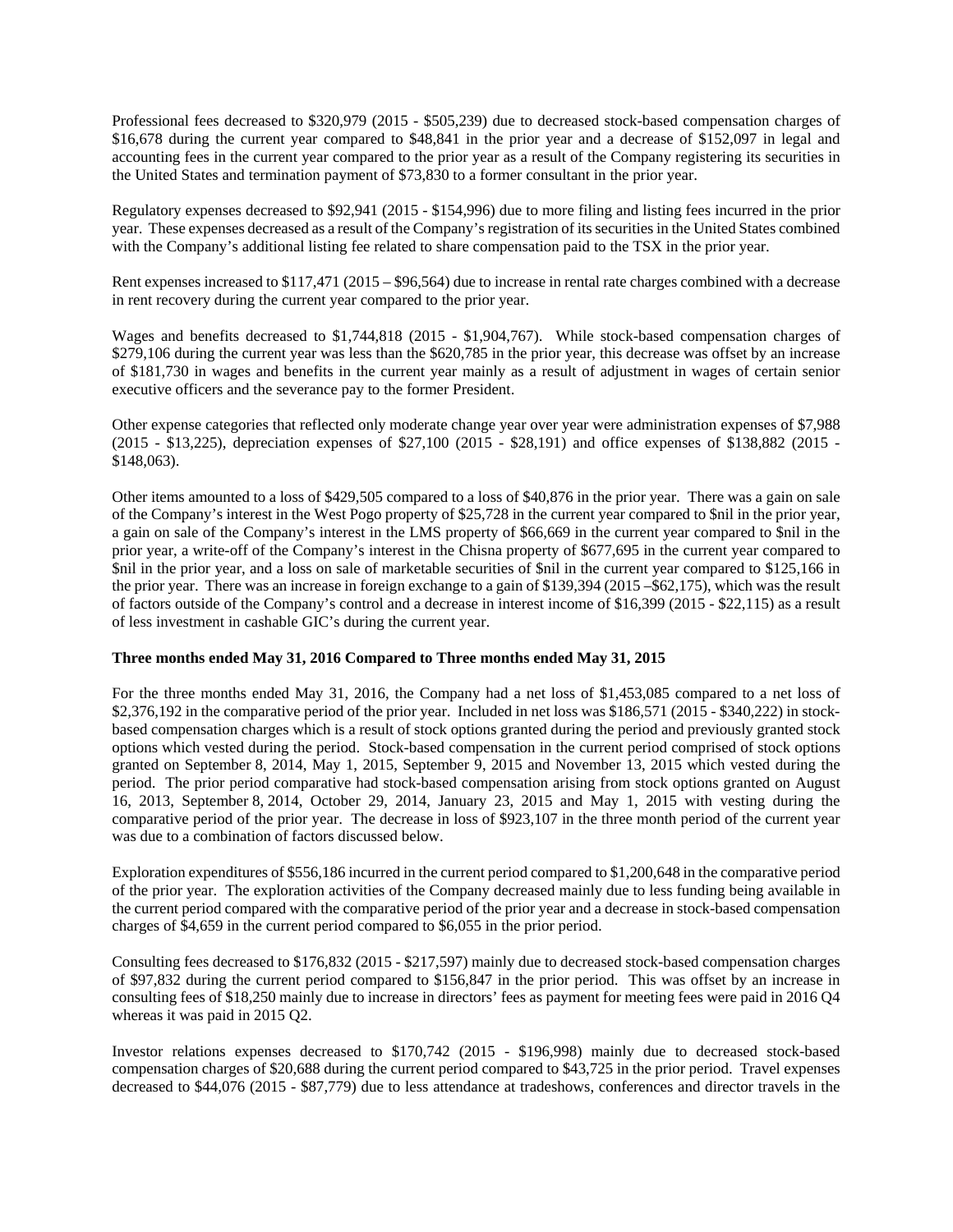current period compared to the comparative period of the prior year. These were all part of the Company's efforts to decrease costs until the Company secures additional financing.

Professional fees decreased to \$66,423 (2015 - \$93,623) mainly due to decreased stock-based compensation charges of \$2,876 during the current period compared to \$9,383 in the prior period and a decrease of \$20,693 in legal and accounting fees in the current period compared to comparative period of the prior year as a result of the Company registering its securities in the United States in the prior year.

Wages and benefits decreased to \$323,124 (2015 - \$410,734) mainly due to a decrease in stock-based compensation charges of \$60,516 in the current period compared to \$124,212 in the prior period and a decrease of \$23,914 in wages and benefits in the current period as there is no longer wages paid to the former President in the current period.

Other expense categories that reflected only moderate change period over period were administration expenses of \$1,531 (2015 - \$3,684), depreciation expenses of \$7,471 (2015 - \$7,494), insurance expenses of \$29,584 (2015 - \$32,388), office expenses of \$35,035 (2015 - \$38,502), regulatory expenses of \$11,055 (2015 - \$6,512), and rent expenses of \$30,911 (2015 – \$24,693).

Other items amounted to a loss of \$115 compared to a loss of \$55,540 in the prior period. This was mainly due to an unrealized loss on marketable securities of \$nil in the current period compared to \$60,305 in the comparative period of the prior year and a loss on sale of marketable securities of \$nil in the current period compared to \$125,166 in the comparative period of the prior year. There was an increase in foreign exchange to a loss of \$4,829 (2015 – gain of \$3,336), which was the result of factors outside of the Company's control and a decrease in interest income of \$4,714 (2015 - \$5,985) as a result of less investment in cashable GIC's during the current period.

## **Liquidity and Capital Resources**

The Company has no revenue generating operations from which it can internally generate funds. To date, the Company's ongoing operations have been financed by the sale of its equity securities by way of public offerings, private placements and the exercise of incentive stock options and share purchase warrants. The Company believes that it will be able to secure additional private placements and public financings in the future, although it cannot predict the size or pricing of any such financings. In addition, the Company can raise funds through the sale of interests in its mineral properties, although current market conditions have substantially reduced the number of potential buyers/acquirers of any such interest(s). This situation is unlikely to change until such time as the Company can develop a bankable feasibility study on one of its projects. When acquiring an interest in mineral properties through purchase or option, the Company will sometimes issue common shares to the vendor or optionee of the property as partial or full consideration for the property interest in order to conserve its cash.

The consolidated financial statements have been prepared on a going concern basis, which presume the realization of assets and discharge of liabilities in the normal course of business for the foreseeable future. The Company's ability to continue as a going concern is dependent upon achieving profitable operations and/or obtaining additional financing.

In assessing whether the going concern assumption is appropriate, management takes into account all available information about the future within one year from the date the consolidated financial statements are issued. There is substantial doubt upon the Company's ability to continue as going concern, as explained below and in the financial statements.

The Company has sustained significant losses from operations. has negative cash flows, and has an ongoing requirement for capital investment to explore its mineral properties. Based on its current plans, budgeted expenditures, and cash requirements, the Company does not have sufficient cash to finance its current plans for the 12 months from the date the consolidated financial statement are issued and will be required to raise additional funds through public or private equity financings, significantly reduce exploration expenditures and administrative expenses, or consider other options such as sales of its mineral properties, in order to continue in business.

The Company reported cash and cash equivalents of \$4,783,519 as at May 31, 2016 compared to \$5,159,962 as at May 31, 2015. The change in cash position was the net result of \$6,238,626 used for operating activities, \$32,594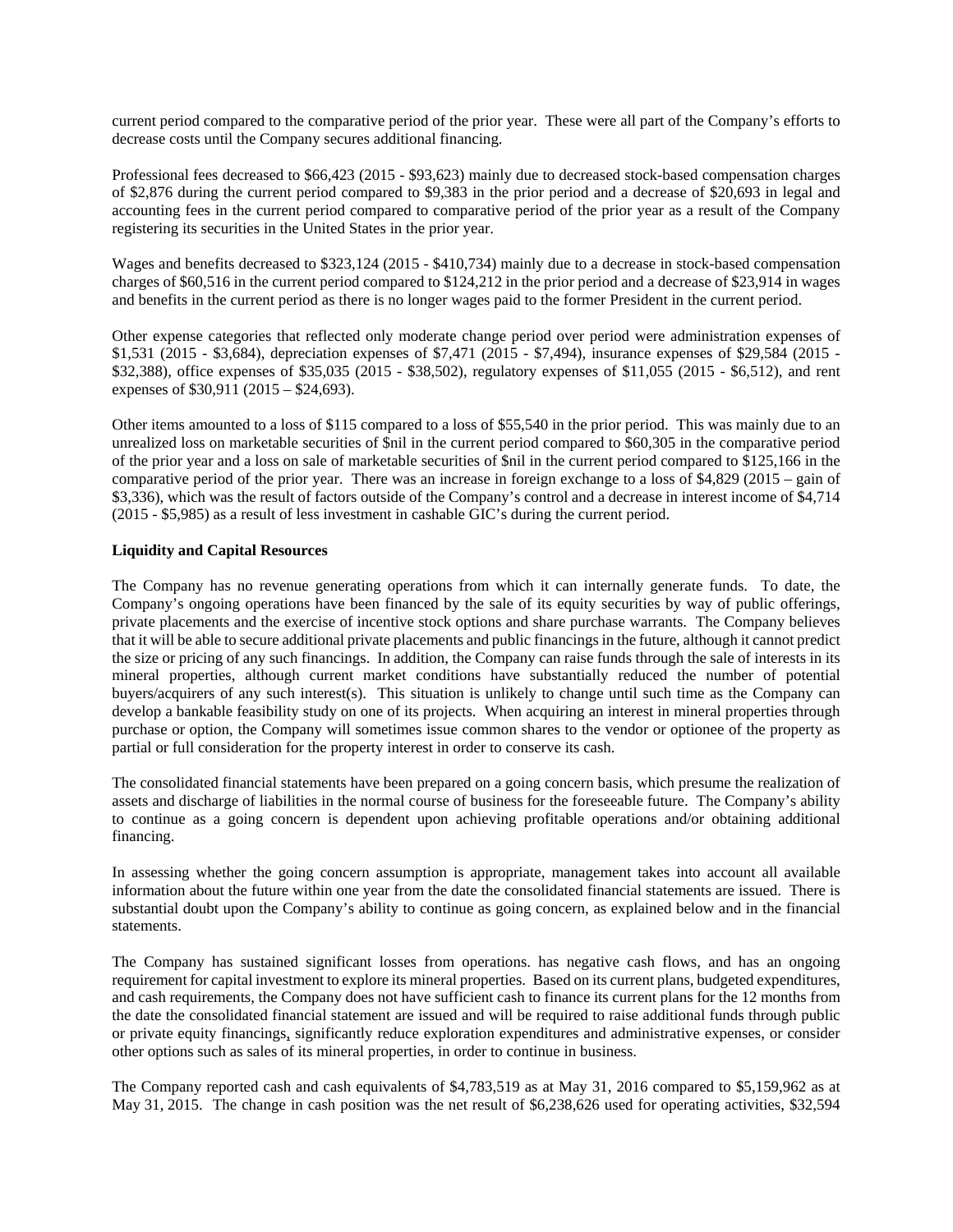used for capitalized acquisition costs, \$7,153 used on property and equipment, \$499,313 received from sale of exploration and evaluation costs and \$5,526,783 received from the private placements of common shares in September of 2015 and March of 2016 (net of share issue costs) and exercise of stock options, and \$298,488 repayment of promissory note during the year ended May 31, 2016.

As at May 31, 2016, the Company had working capital of \$4,742,321 compared to working capital of \$4,716,940 as at May 31, 2015. On December 17, 2015 the Company paid the balance of the promissory note payable. On March 11, 2016, the Company closed a non-brokered private placement equity financing and issued 4,900,000 common shares at a price of \$0.70 per share for gross proceeds of \$3,430,000. On July 15, 2016, the Company closed a nonbrokered private placement equity financing and issued 2,550,000 common shares at a price of \$1.02 per Share for gross proceeds of \$2,601,000. The Company expects that it will operate at a loss for the foreseeable future and believes the current cash and cash equivalents will be sufficient for it to maintain its currently held properties, and fund its currently anticipated general and administrative costs until May 31, 2016. Following May 31, 2016, the Company will need to scale back anticipated activities and costs or raise additional financing to fund operations through the calendar year ending December 31, 2016. The Company's current anticipated operating expenses are \$3,926,000 until December 31, 2016 and \$5,518,000 until May 31, 2017. The Company's anticipated monthly burn rate averages approximately \$561,000 for June 1, 2016 to December 31, 2016 where approximately \$266,000 is for administrative purposes and approximately \$295,000 is for planned exploration expenditures related to the completion of the ongoing Phase II exploration program at the NBP. From June 2016 to May 2017, the Company's anticipated monthly burn rate averages approximately \$460,000, of which \$233,000 is for administrative purposes and approximately \$227,000 is for planned exploration expenditures related to the ongoing Phase II exploration program at the NBP. In Jun 2016, 200,000 shares were issued on exercise of stock options for gross proceeds of \$100,000. In addition, on July 15, 2016, the Company had closed a non-brokered private placement equity financing for gross proceeds of \$2,601,000. The Company anticipates that stock options will be exercised throughout the remainder of the 2016-2017 fiscal year to help fund additional exploration at the NBP. In the event that the Company is unable to raise additional funds through the exercise of stock options, the Company will pursue additional public or private equity financings at the end of the 2017 calendar year to raise additional funds for additional exploration at the NBP for the 2016 and 2017 calendar year. Should such financing not be available in that time-frame, the Company will be required to reduce its activities and will not be able to carry out all of its presently planned exploration and development activities at the NBP on its currently anticipated scheduling.

Despite the Company's success to date in raising significant equity financing to fund its operations, there is significant uncertainty that the Company will be able to secure any additional financing in the current or future equity markets. See "Risk Factors – We will require additional financing to fund exploration and, if warranted, development and production". Failure to obtain additional financing could have a material adverse effect on our financial condition and results of operation and could cast uncertainty on our ability to continue as a going concern. The quantity of funds to be raised and the terms of any proposed equity financing that may be undertaken will be negotiated by management as opportunities to raise funds arise. Specific plans related to the use of proceeds will be devised once financing has been completed and management knows what funds will be available for these purposes. Due to this uncertainty, if the Company is unable to secure additional financing, it may be required to reduce all discretionary activities at the NBP property to preserve its working capital to fund anticipated non-discretionary expenditures beyond the 2016 fiscal year.

The Company has no exposure to any asset-backed commercial paper. Other than cash held by its subsidiaries for their immediate operating needs in Alaska and Nevada, all of the Company's cash reserves are on deposit with a major Canadian chartered bank. The Company does not believe that the credit, liquidity or market risks with respect thereto have increased as a result of the current market conditions. However, in order to achieve greater security for the preservation of its capital, the Company has, of necessity, been required to accept lower rates of interest, which has also lowered its potential interest income.

### **Off-Balance Sheet Arrangements**

The Company has no off-balance sheet arrangements.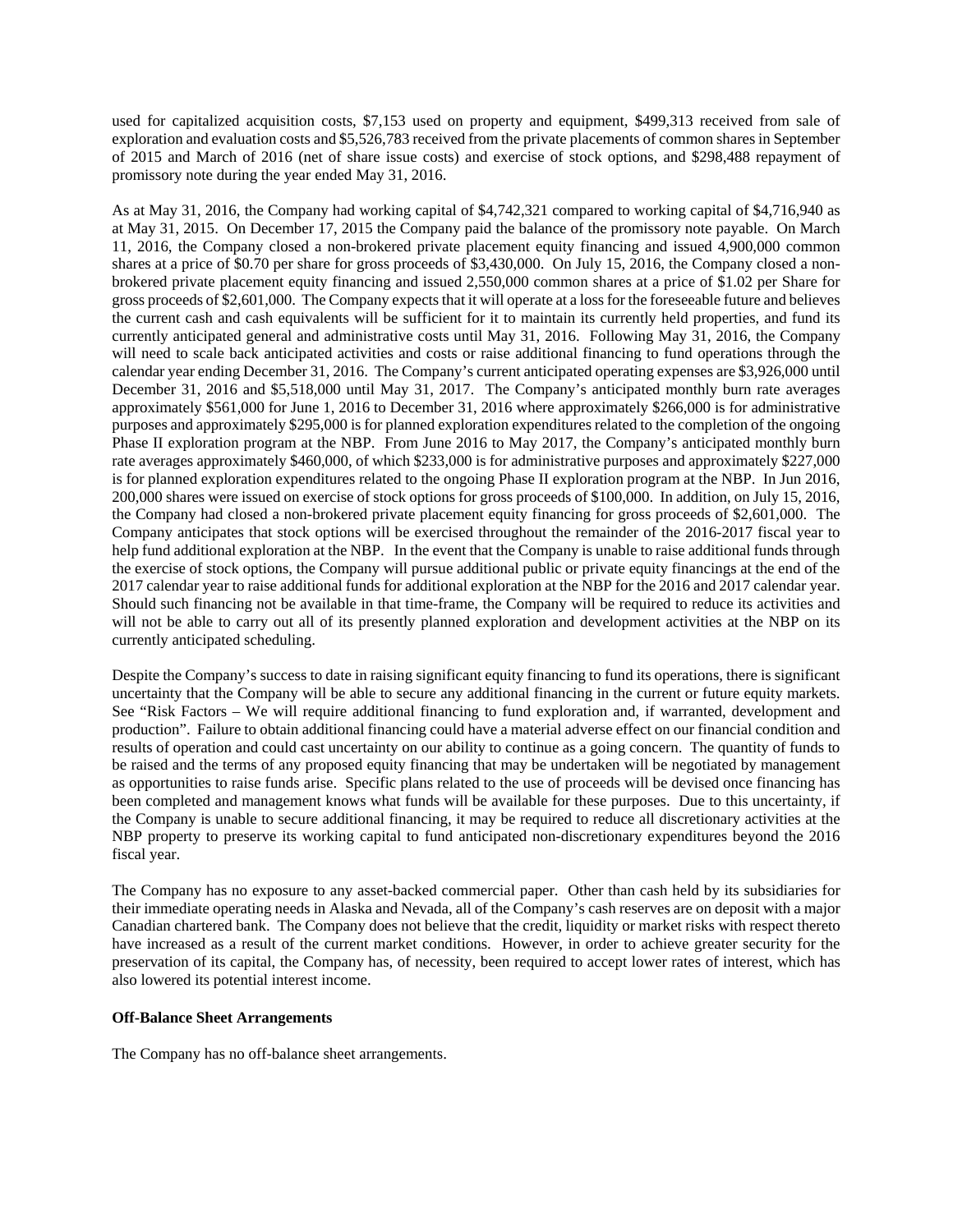### **Environmental Regulations**

The operations of the Company may in the future be affected from time to time in varying degrees by changes in environmental regulations, including those for future removal and site restoration costs. Both the likelihood of new regulations and their overall effect upon the Company vary greatly and are not predictable. The Company's policy is to meet or, if possible, surpass standards set by relevant legislation by application of technically proven and economically feasible measures

## **Critical Accounting Policies**

### Basis of presentation

These consolidated financial statements are presented in Canadian dollars and have been prepared in accordance with U.S. generally accepted accounting principles ("US GAAP").

## Basis of consolidation

These consolidated financial statements include the accounts of the Company and its wholly-owned subsidiaries (collectively, the "Group"), Corvus USA (a Nevada corporation), Corvus Nevada (a Nevada corporation), Raven Gold (an Alaska corporation) and SoN (a Nevada limited liability company). All intercompany transactions and balances were eliminated upon consolidation.

### Significant judgments, estimates and assumptions

The preparation of these financial statements in accordance with US GAAP requires management to make certain estimates, judgments and assumptions that affect the reported amounts of assets and liabilities at the date of the financial statements and reported amounts of expenses during the reporting year. Actual outcomes could differ from these estimates. These financial statements include estimates which, by their nature, are uncertain. The impacts of such estimates are pervasive throughout the financial statements, and may require accounting adjustments based on future occurrences. Revisions to accounting estimates are recognized in the year in which the estimate is revised and future periods if the revision affects both current and future years. These estimates are based on historical experience, current and future economic conditions and other factors, including expectations of future events that are believed to be reasonable under the circumstances.

### *Significant estimates*

Significant assumptions about the future and other sources of estimation uncertainty that management has made at the end of the reporting year, that could result in a material adjustment to the carrying amounts of assets and liabilities, in the event that actual results differ from assumptions made, relate to, but are not limited to, the carrying value and the recoverability of the capitalized acquisition costs included in the Balance Sheet, the assumptions used to determine the fair value of stock-based compensation in the Statement of Operations and Comprehensive Loss, and the estimated amounts of reclamation and environmental obligations.

# *Significant judgments*

Critical accounting judgments are accounting policies that have been identified as being complex or involving subjective judgments or assessments. The Company made the following critical accounting judgments:

- The determination of deferred tax assets and liabilities recorded in the Balance Sheet.
- The analysis of resource calculations, drill results, laboratory work, etc., which can impact the Company's assessment of impairments, and provisions, if any, for environmental rehabilitation and restorations.
- The determination of functional currency. In accordance with FAS 52 "Foreign Currency Translation", management determined that the functional currency of Corvus USA, Corvus Nevada, Raven Gold and SoN is US dollars and for all other entities within the Group, the functional currency is Canadian dollars, as these are the currencies of the primary economic environment in which the companies operate.
- The assessment of the Company's ability to continue as a going concern.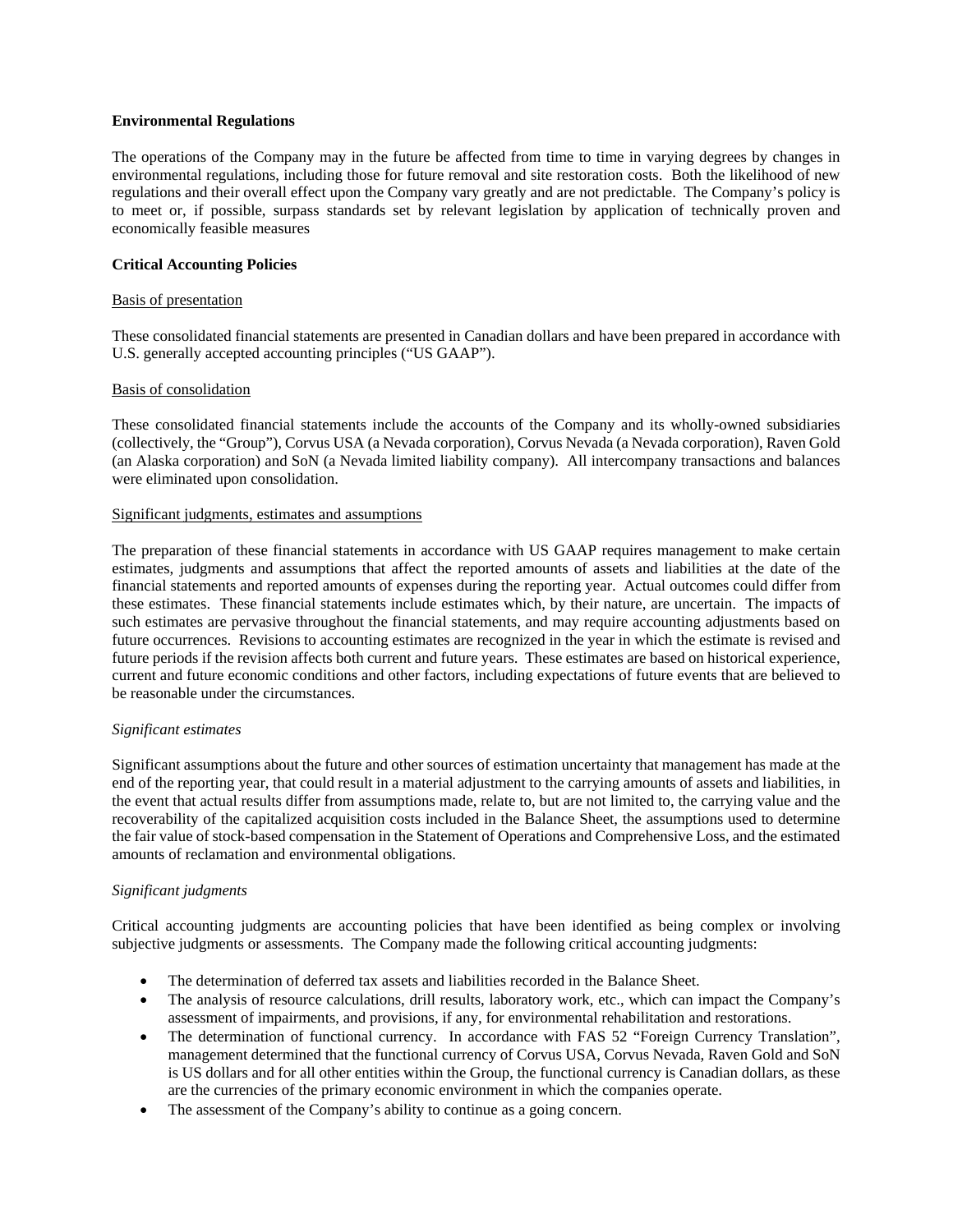## Cash and cash equivalents

Cash equivalents include highly liquid investments in term deposits that are readily convertible to known amounts of cash with original maturities of three months or less, and term deposits with original term of maturities greater than three months but are cashable after 30 days with no penalties, and are subject to an insignificant risk of change in value.

### Marketable securities

Marketable securities held in companies with an active market are classified as held-for-trading securities. Held-fortrading securities are recorded at fair value in the financial statements with unrealized gains and losses recorded in profit or loss in the Statement of Operations and Comprehensive Income (Loss).

### Foreign currency translation

The presentation currency of the Company is the Canadian dollar.

The functional currency of each of the parent company and its subsidiaries is measured using the currency of the primary economic environment in which that entity operates. The functional currency of Corvus USA, Corvus Nevada, Raven Gold and SoN is US dollars, and for the Company the functional currency is Canadian dollars.

## *Transactions and balances*

Foreign currency transactions are translated into the functional currency using the exchange rates prevailing at the date of the transaction. Foreign currency monetary items are translated at the year-end exchange rate. Non-monetary items measured at historical cost continue to be carried at the exchange rate at the date of the transaction. Nonmonetary items measured at fair value are reported at the exchange rate at the date when fair values were determined.

Exchange differences arising on the translation of monetary items or on settlement of monetary items are recognized in profit or loss in the Statement of Operations and Comprehensive Income (Loss) in the year in which they arise.

Exchange differences arising on the translation of non-monetary items are recognized in other comprehensive income (loss) in the Statement of Operations and Comprehensive Income (Loss) to the extent that gains and losses arising on those non-monetary items are also recognized in other comprehensive income (loss). Where the non-monetary gain or loss is recognized in profit or loss, the exchange component is also recognized in profit or loss.

### *Parent and Subsidiary Companies*

The financial results and position of foreign operations whose functional currency is different from the presentation currency are translated as follows:

- Assets and liabilities are translated at year-end exchange rates prevailing at that reporting date; and
- Income and expenses are translated at monthly average exchange rates during the year.

Exchange differences arising on translation of foreign operations are transferred directly to the Group's exchange difference on translating foreign operations in the Statement of Operations and Comprehensive Income (Loss) and are reported as a separate component of shareholders' equity titled "Cumulative Translation Differences". These differences are recognized in profit or loss in the year in which the operation is disposed of.

### Property and equipment

### *Recognition and measurement*

On initial recognition, property and equipment are valued at cost, being the purchase price and directly attributable costs of acquisition or construction required to bring the asset to the location and condition necessary to be capable of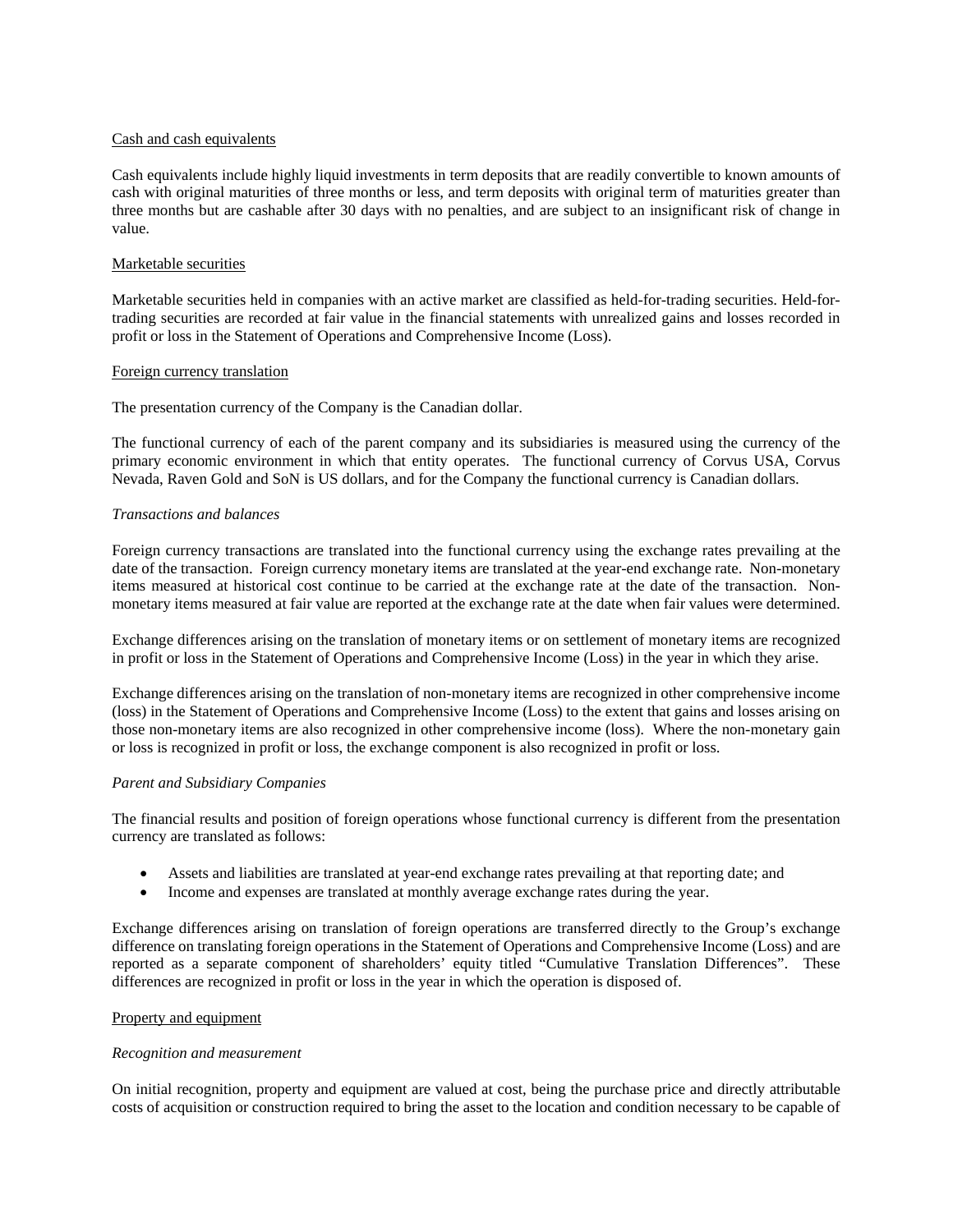operating in the manner intended by the Company, including appropriate borrowing costs and the estimated present value of any future unavoidable costs of dismantling and removing items.

Property and equipment is subsequently measured at cost less accumulated depreciation, less any accumulated impairment losses, with the exception of land which is not depreciated.

When parts of an item of property and equipment have different useful lives, they are accounted for as separate items (major components) of property and equipment.

#### *Subsequent costs*

The cost of replacing part of an item of property and equipment is recognized in the carrying amount of the item if it is probable that the future economic benefit embodied within the part will flow to the Company and its cost can be measured reliably. The carrying amount of the replaced part is derecognized. The costs of the day-to-day servicing of property and equipment are recognized in profit or loss as incurred.

#### *Major maintenance and repairs*

Subsequent costs are included in the asset's carrying amount or recognized as a separate asset, as appropriate, only when it is probable that future economic benefits associated with the item will flow to the Company and the cost of the item can be measured reliably. All other repairs and maintenance are charged to profit or loss during the financial year in which they are incurred.

#### *Gains and losses*

Gains and losses on disposal of an item of property and equipment are determined by comparing the proceeds from disposal with the carrying amount, and are recognized net within other items in profit or loss.

#### *Depreciation*

Depreciation is recognized in profit or loss on a declining-balance basis at the following annual rates:

| Computer equipment | $\overline{\phantom{a}}$ | 30% declining balance |
|--------------------|--------------------------|-----------------------|
| <b>Vehicles</b>    | -                        | 30% declining balance |
| Tent               | -                        | 20% declining balance |

Additions during the year are depreciated at one-half the annual rates.

Depreciation methods, useful lives and residual values are reviewed at each financial year-end and adjusted if appropriate.

### Mineral exploration and evaluation expenditures

The Company's mineral projects are currently in the exploration and evaluation phase. All direct costs related to the acquisition of mineral property interests are capitalized. Mineral property exploration costs are expensed as incurred. At such time that the Company determines that a mineral property can be economically developed, subsequent mineral property expenses will be capitalized during the development of such property.

The Company assesses interests in exploration properties for impairment or when facts and circumstances suggest that the carrying amount of an asset may exceed its recoverable amount. Impairment analysis includes assessment of the following circumstances: a significant decrease in the market price of a long-lived asset or asset group; a significant adverse change in the extent or manner in which a long-lived asset or asset group is being used or in its physical condition; a significant adverse change in legal factors or in the business climate that could affect the value of a longlived asset or asset group, including an adverse action or assessment by a regulator; an accumulation of costs significantly in excess of the amount originally expected for the acquisition or construction of a long-lived asset or asset group; a current-period operating or cash flow loss combined with a history of operating or cash flow losses or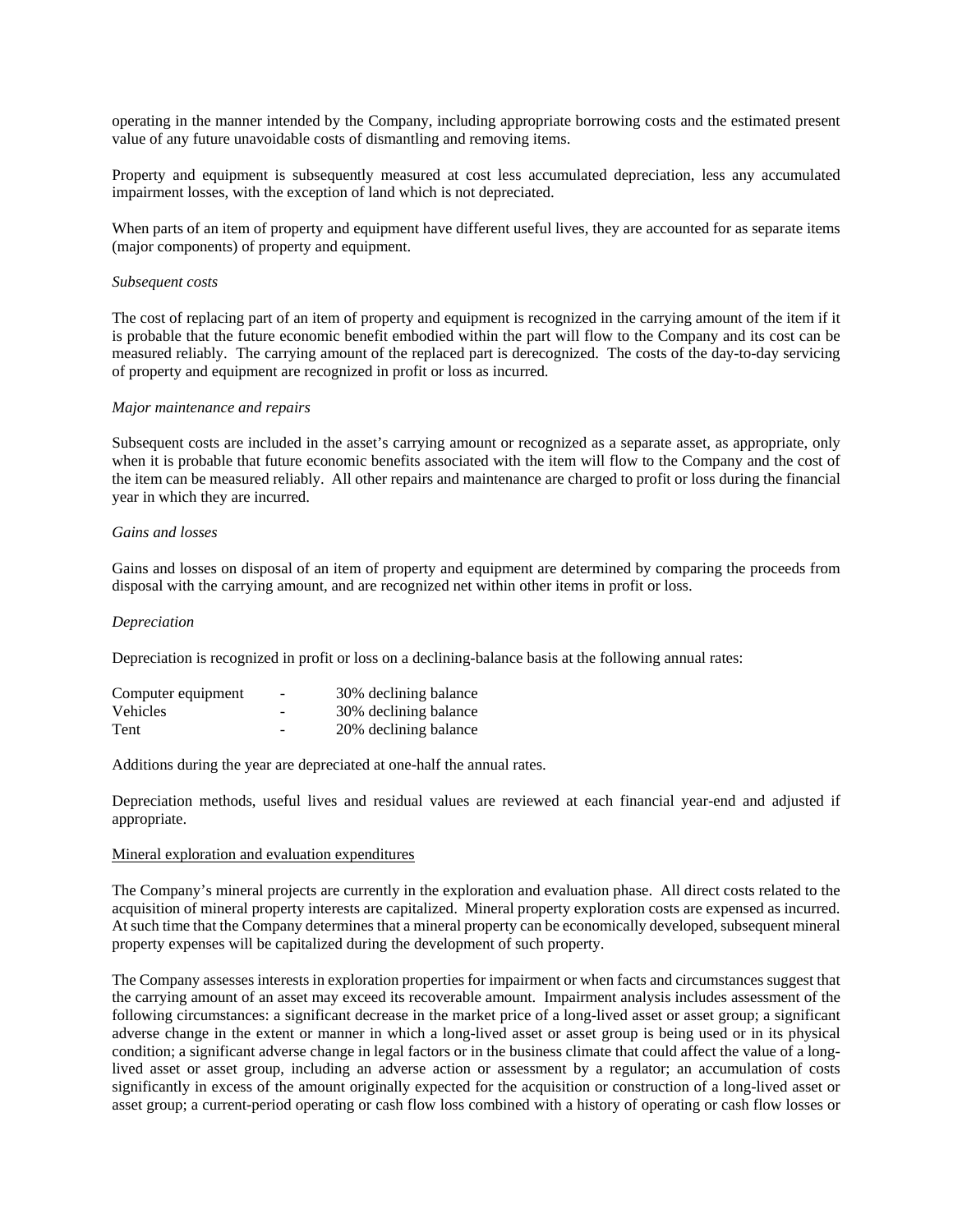a projection or forecast that demonstrates continuing losses associated with the use of a long-lived asset or asset group; a current expectation that, more likely than not, a long-lived asset or asset group will be sold or otherwise disposed of significantly before the end of its previously estimated useful life. The term more likely than not refers to a level of likelihood that is more than 50%.

### Asset retirement obligations

The Company records a liability based on the best estimate of costs for site closure and reclamation activities that the Company is legally or contractually required to remediate and recorded at the time environmental disturbance occurs. The provision for closure and reclamation liabilities is estimated using expected cash flows based on engineering and environmental reports and accreted to full value over time through periodic charges to profit or loss. As at May 31, 2016, the Company recorded a provision of \$293,578 (USD 224,000) (2015 - \$132,579 (USD 107,000)) for environmental rehabilitation.

## Income taxes

The Company accounts for income taxes under the asset and liability method. Deferred tax assets and liabilities are recognized for the future tax consequences attributable to differences between the financial statement carrying amounts of existing assets and liabilities and their respective tax bases. Deferred tax assets and liabilities are measured using enacted tax rates expected to apply to taxable income in the years in which those temporary differences are expected to be recovered or settled. Under the asset and liability method, the effect on deferred tax assets and liabilities of a change in tax rates is recognized in income in the period that includes the enactment date. A valuation allowance is recognized if it is more likely than not that some portion or the entire deferred tax asset will not be recognized.

## Share capital

The proceeds from the exercise of stock options, warrants and escrow shares are recorded as share capital in the amount for which the option, warrant or escrow share enabled the holder to purchase a share in the Company.

Commissions paid to agents, and other related share issuance costs, such as legal, auditing, and printing, on the issue of the Company's shares are charged directly to share capital.

# Valuation of equity units issued in private placements

The Company has adopted a residual value method with respect to the measurement of shares and warrants issued as private placement units. The residual value method first allocates value to the more easily measurable component based on fair value and then the residual value, if any, to the less easily measurable component.

The fair value of the common shares issued in the private placements was determined to be the more easily measurable component and were valued at their fair value, as determined by the closing quoted bid price on the announcement date. The balance, if any, is allocated to the attached warrants. Any fair value attributed to the warrants is recorded as warrants.

### Earnings (loss) per share

Basic loss per share is calculated using the weighted average number of common shares outstanding during the year. The Company uses the treasury stock method to compute the dilutive effect of options, warrants and similar instruments. Under this method, the dilutive effect on earnings (loss) per share is calculated presuming the exercise of outstanding options, warrants and similar instruments. It assumes that the proceeds of such exercise would be used to repurchase common shares at the average market price during the year. However, the calculation of diluted loss per share excludes the effects of various conversions and exercise of options and warrants that would be anti-dilutive. For the year ended May 31, 2016, 7,981,000 outstanding stock options  $(2015 - 7,396,334)$  were not included in the calculation of diluted earnings (loss) per share as their inclusion was anti-dilutive.

# Stock-based compensation